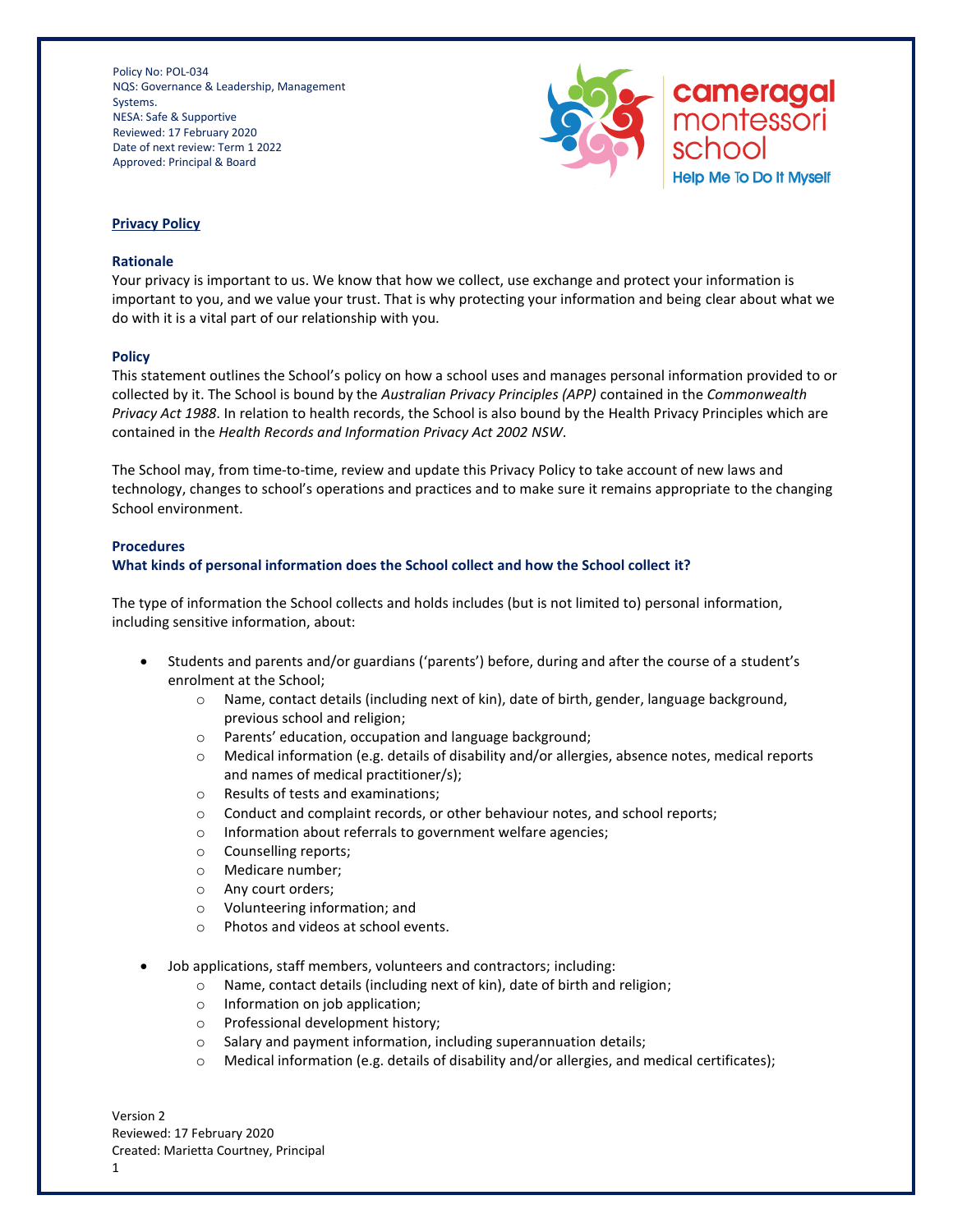

- o Complaint records and investigation reports;
- o Leave details;
- o Photos and videos at school events;
- $\circ$  Work emails and private emails (when using work email address) and internet browsing history; and
- Other people who come into contact with the school, including name and contact details and any other information necessary for particular contact with the School.

## **Personal information you provide**

The School will generally collect personal information held about an individual by way of forms filled out by parents or students, face-to-face meetings and interviews, and telephone calls. On occasions, people other than parents and students provide personal information, for example, psychologists.

## **Personal information provided by other people**

In some circumstances, the School may be provided with personal information about an individual from a third party, for example, a report provided by a medical professional or a reference from another school.

# **Exception in relation to employee records**

Under the Privacy Act and the Health Records Act, the Australian Privacy Principles and the Health Privacy Principles do not apply to an employee's record. As a result, this Privacy Policy does not apply to the School's treatment of an employee record, where the treatment is directly related to a current or former employment relationship between the School and employee.

# **How will the School use the personal information you provide?**

The School will use personal information it collects from you for the primary purpose of collection, and for such other secondary purposes that are related to the primary purpose of collection and reasonably expected by you, or to which you have consented.

**Students & Parents**: In relation to personal information of students and parents, the School's primary purpose of collection is to enable the School to provide schooling for the student. This includes satisfying both the needs of parents and the needs of the student throughout the whole period the student is enrolled at the School.

The purposes for which the School uses personal information of students and parents include:

- To keep parents informed about matters related to their child's Schooling through correspondence, newsletters and magazines.
- Day-to-day administration.
- Looking after students' educational, social and medical well-being.
- Seeking donations and marketing for the School.
- To satisfy the School's legal obligations and allow the School to discharge its duty of care.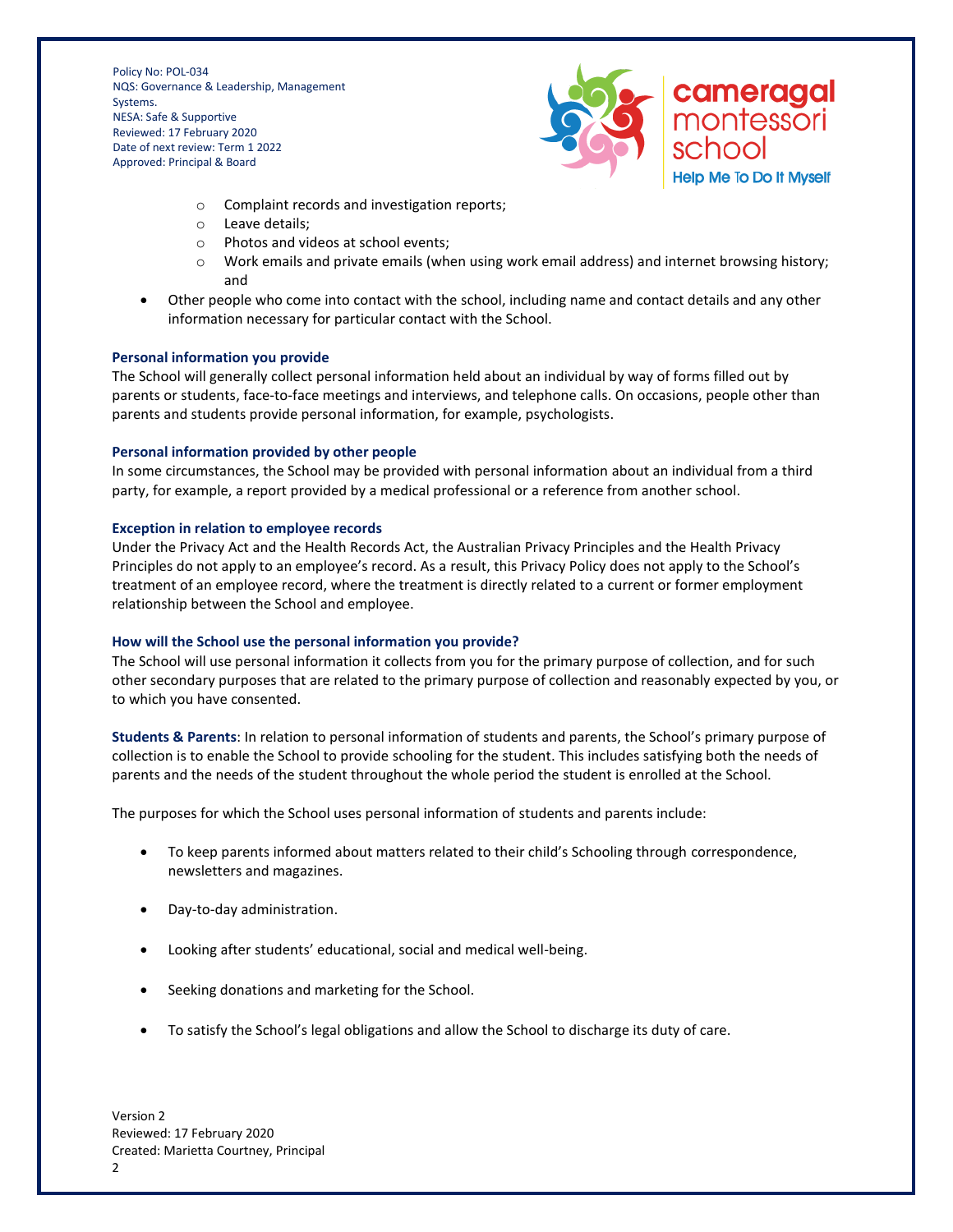

In some cases where the School requests personal information about a student or parent, if the information requested is not obtained, the School may not be able to enrol or continue the enrolment of the student or permit the student to take part in a particular activity.

## **Job applicants, staff members and contractors**

In relation to personal information of job applicants, staff members and contractors, the School's primary purpose of collection is to assess and (if successful) to engage the applicant, staff member or contractor, as the case may be.

The purposes for which the School uses personal information of job applicants, staff members and contractors include:

- In administering the individual's employment or contract, as the case may be;
- For insurance purposes;
- Seeking funds and marketing for the School; and
- To satisfy the School's legal obligations, for example, in relation to child protection legislation.

## **Volunteers**

The School also obtains personal information about volunteers who assist the School in its functions or conduct associated activities, such as (alumni associations), to enable the School and volunteers to work together.

## **Marketing and fundraising**

The School treats marketing and seeking donations for the future growth and development of the School as an important part of ensuring that the School continues to be a quality learning environment in which both students and staff thrive. Personal information held by the School may be disclosed to an organisation that assists in the School's fundraising, for example, the School's Cameragal Fund or alumni organisation.

Parents, staff, contractors and other members of the wider School community may from time-to-time receive fundraising information. School publications, like newsletters and publications, which include personal information, may be used for marketing purposes.

## **Who might the School disclose personal information to**

The School may disclose personal information, including sensitive information, held about an individual for educational, administrative and support purposes. This may include to:

- Other schools and teachers at those schools;
- Government departments;
- Medical practitioners;
- People providing services to the School, including specialists visiting teachers and sports coaches;
- Agencies and organisations to who we are required to disclose personal information for education, funding and research purposes;
- People providing administrative and financial services to the School;
- Recipients of School publications, such as newsletters and magazines;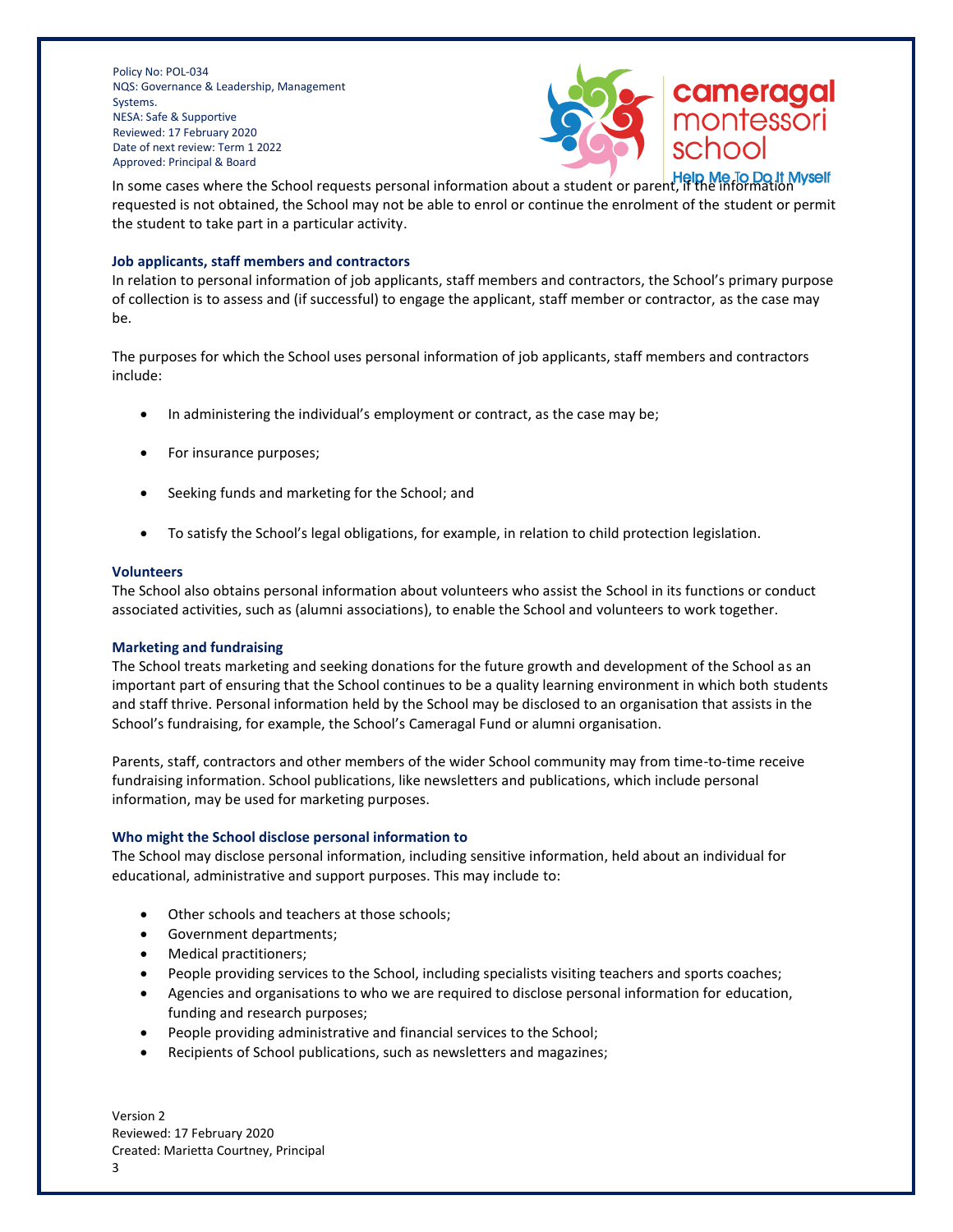

- Parents and anyone you authorise the School to disclose information to; and
- Anyone to whom we are required or authorised to disclose the information to by law, including child protection laws.

#### **Sending information overseas**

The School will not send personal information about an individual outside Australia without:

- Obtaining the consent of the individual (in some cases this consent will be implied); or
- Otherwise complying with the Australian Privacy Principles or other applicable privacy legislation.

The School may use online or 'cloud' service providers to store personal information and to provide services to the School that involve the use of personal information, such as services relating to email, instant messaging and education and assessment applications. Some limited personal information may also be provided to these service providers to enable them to authenticate users that access their services. This personal information may be stored in the 'cloud' which means that it may reside on a cloud service provider's server, which may be situated outside Australia.

#### **How does the School treat sensitive information?**

In referring to 'sensitive information', the School means information relating to a person's racial or ethnic origin, political opinions, religion, trade union or other professional or trade association membership, sexual preferences or criminal record, that is also personal information: and health information about an individual.

Sensitive information will be used and disclosed only for the purpose for which it was provided or a directly related secondary purpose, unless you agree otherwise, or if the use or disclosure of the sensitive information is allowed by law.

#### **Management and security of personal information**

In referring to 'sensitive information', the School means information relating to a person's racial or ethnic origin, political opinions, religion, trade union or other professional or trade association membership, sexual preferences or criminal record, that is also personal information: and health information about an individual.

Sensitive information will be used and disclosed only for the purpose for which it was provided or a directly related secondary purpose unless you agree otherwise, or the use or disclosure of the sensitive information is allowed by law.

#### **Updating personal information**

The School endeavours to ensure that the personal information it holds is accurate, complete and up to date. A person may seek to update their personal information held by the School by contacting the Principal of the School at any time.

The Australian Privacy Principles require the School not to store personal information longer than necessary.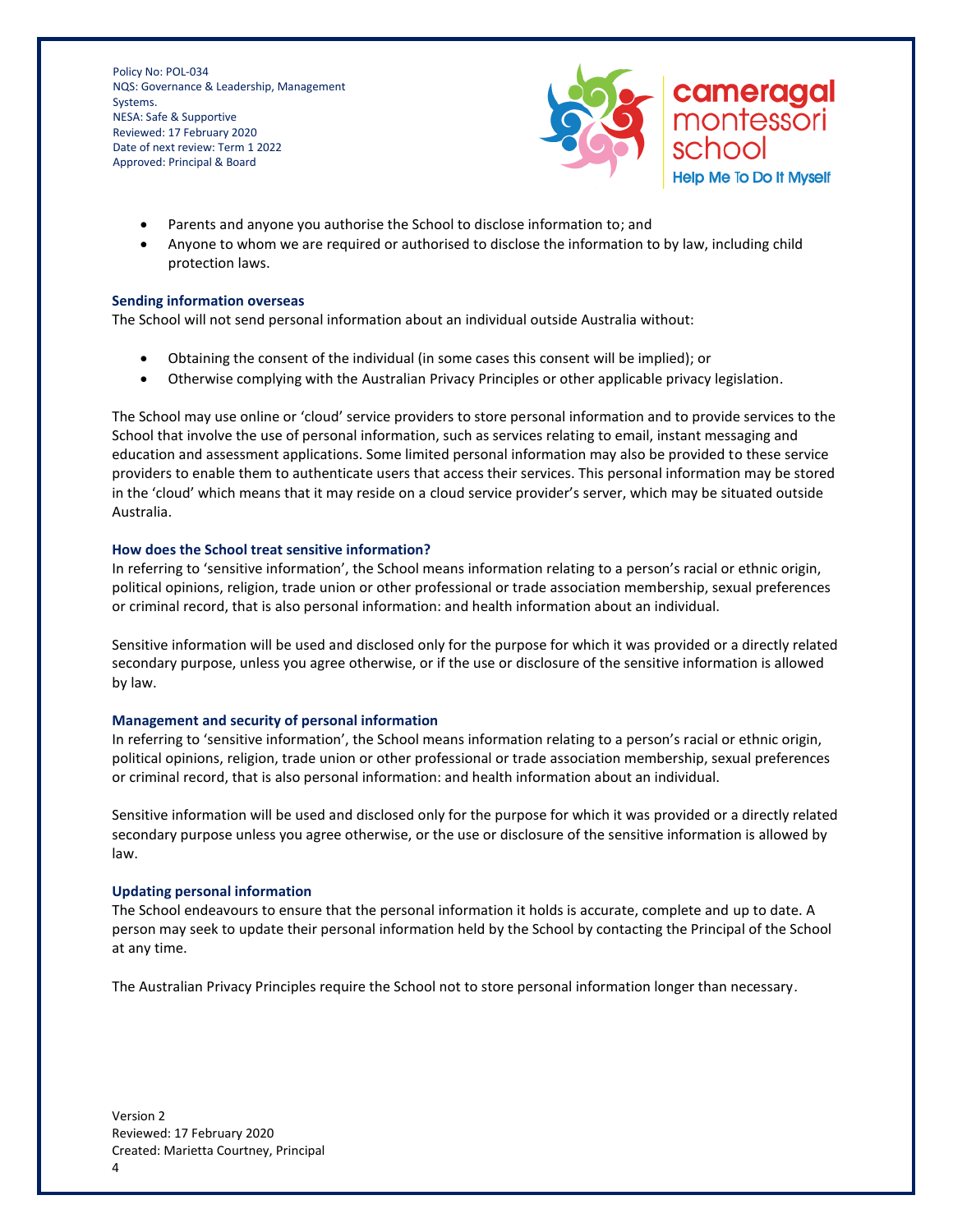

# cameragal montessori school

**Help Me To Do It Myself** 

# **You have the right to access what personal information the School holds about you**

Under the Commonwealth Privacy Act and the Health Records Act, an individual has the right to obtain access to any personal information which the School holds about them and to advise the School of any perceived inaccuracy. There are some exceptions to this right set out in the Act. Students will generally have access to their personal information through their parents, but older students may seek access themselves. To make a request to access any information the School holds about you or your child, please contact the School Principal in writing.

The School may require you to verify your identity and specify what information you require. The School may charge a fee to cover the cost of verifying your application and locating, retrieving, reviewing and copying any material requested. If the information sought is extensive, the School will advise the likely cost in advance. See Request for Student File this section.

If we cannot provide you with access to that information, we will provide you with written notice explaining the reasons for the refusal (unless, in light of the grounds for refusing, it would be unreasonable to provide reasons).

## **Consent and rights of access to personal information of students**

The School respects every parent's right to make decisions concerning their child's education.

Generally, the School will refer any requests for consent and notices in relation to the personal information of a student to the student's parents. The School will treat consent given by parents as consent is given on behalf of the student and notice to parents will act as notice given to the student.

Parents may seek access to personal information held by the School about them or their child by contacting the School Principal. However, there will be occasions when access is denied. Such occasions would include where the release of the information would haven unreasonable impact on the privacy of others, or where the release may result in a breach of the School's duty to care to the student.

The School may, at its discretion, on the request of a student grant that student access to information held by the School about them or allow a student to give or withhold consent to the use of their personal information, independently of their parents. This would normally be done only when the maturity of the student and/or the student's personal circumstances is so warranted.

## **Enquiries & Complaints**

If you would like further information about the way the School manages the personal information it holds, please contact the School Principal. If you wish to complain that you believe that the School has breached the Australian Privacy Principles, please contact the School Principal by writing or telephone the office on (02) 9954 0344. The School will investigate any complaint and will notify you of the making of a decision in relation to your complaint as soon as is practicable after it has been made.

## **Privacy Collection Notices**

- 1. The School collects personal information, including sensitive information about students and parents or guardians before and during the course of a student's enrolment at the School. The primary purpose of collecting this information is to enable the School to provide schooling for your son/daughter.
- 2. Some of the information we collect is to satisfy the School's legal obligations, particularly to enable the School to discharge its duty of care.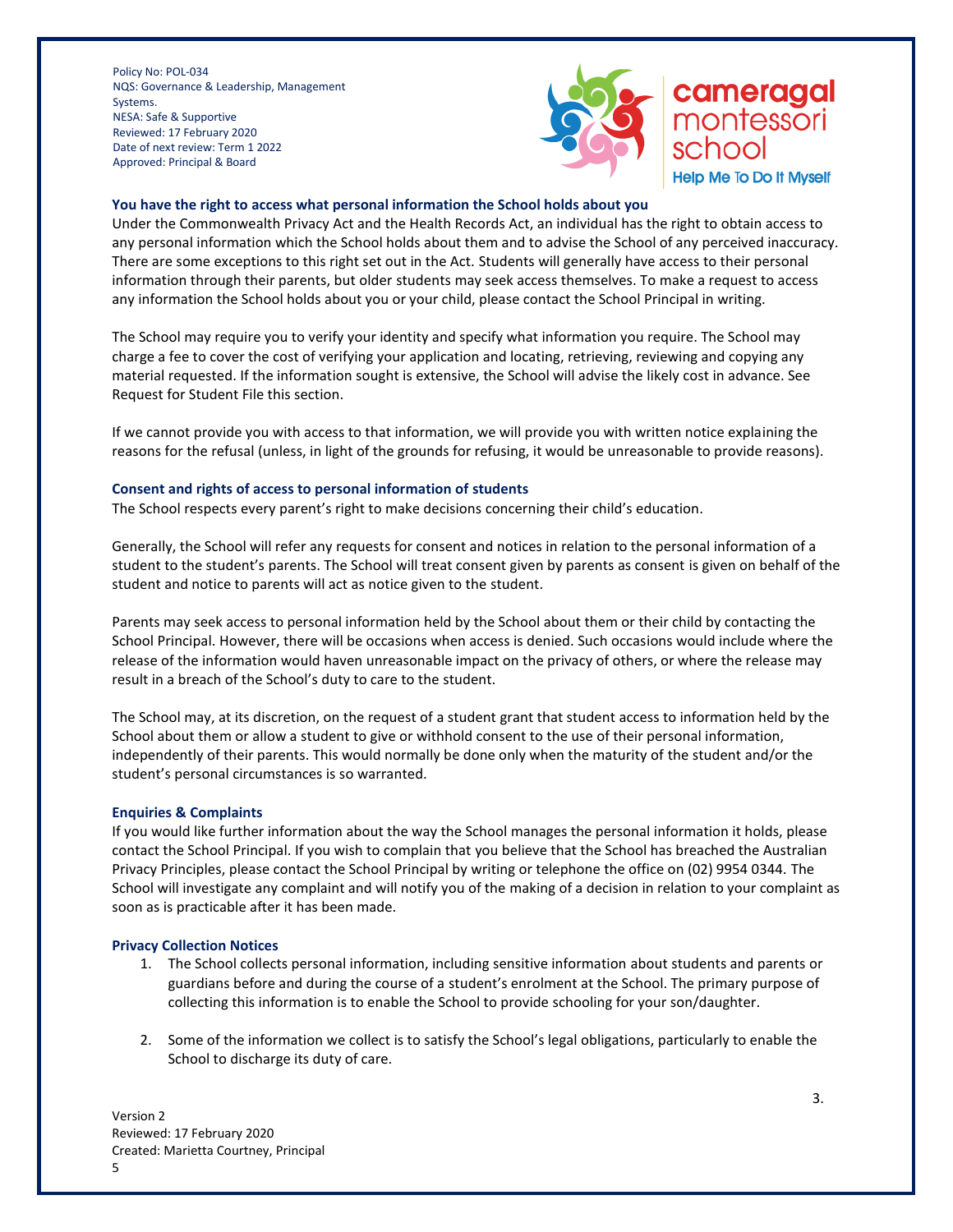

- 4. Certain laws governing or relating to the operation of schools require that certain information is collected. These include Public Health and Child Protection laws.
- 5. Health information about students is sensitive information within the terms of the Australian Privacy Principles under the Privacy Act. We ask you to provide medical reports about students from time to time.
- 6. The School from time to time discloses personal and sensitive information to others for administrative and educational purposes. This includes to other schools, government departments, medical practitioners, and people providing services to the School, including specialist visiting teachers, coaches, volunteers and counsellors.
- 7. If we do not obtain the information referred to above, we may not be able to enrol or continue the enrolment of your son/daughter.
- 8. Personal information collected from students is regularly disclosed to their parents or guardians. On occasions, information such as academic and sporting achievements, student activities, photographs and other news is published in School newsletters, newspapers, magazines and on our website. If you do not wish the School to use photographs of your son/daughter, you should contact the School and notify them that you have denied permission for this action. If a photograph of your son/daughter appears on the School's website, you can request for the photograph to be removed.
- 9. Parents may seek access to personal information collected about them and their son/daughter by contacting the School. Students may also seek access to personal information about them. However, there will be occasions when access is denied. Such occasions would include where access would have an unreasonable impact on the privacy of others, where access may result in a breach of the School's duty of care to the student, or where students have provided information in confidence.
- 10. As you may know the School from time to time engages in fundraising activities. Information received from you may be used to make an appeal to you. We will not disclose your personal information to third parties for their own marketing purposes without your consent.
- 11. We may include your contact details in a class list and School directory used internally.
- 12. If you provide the School with personal information of others such as doctors or emergency contacts, we encourage you to inform them that you are disclosing that information to the School and why that they can access that information if they wish and that the School does not usually disclose the information to third parties.